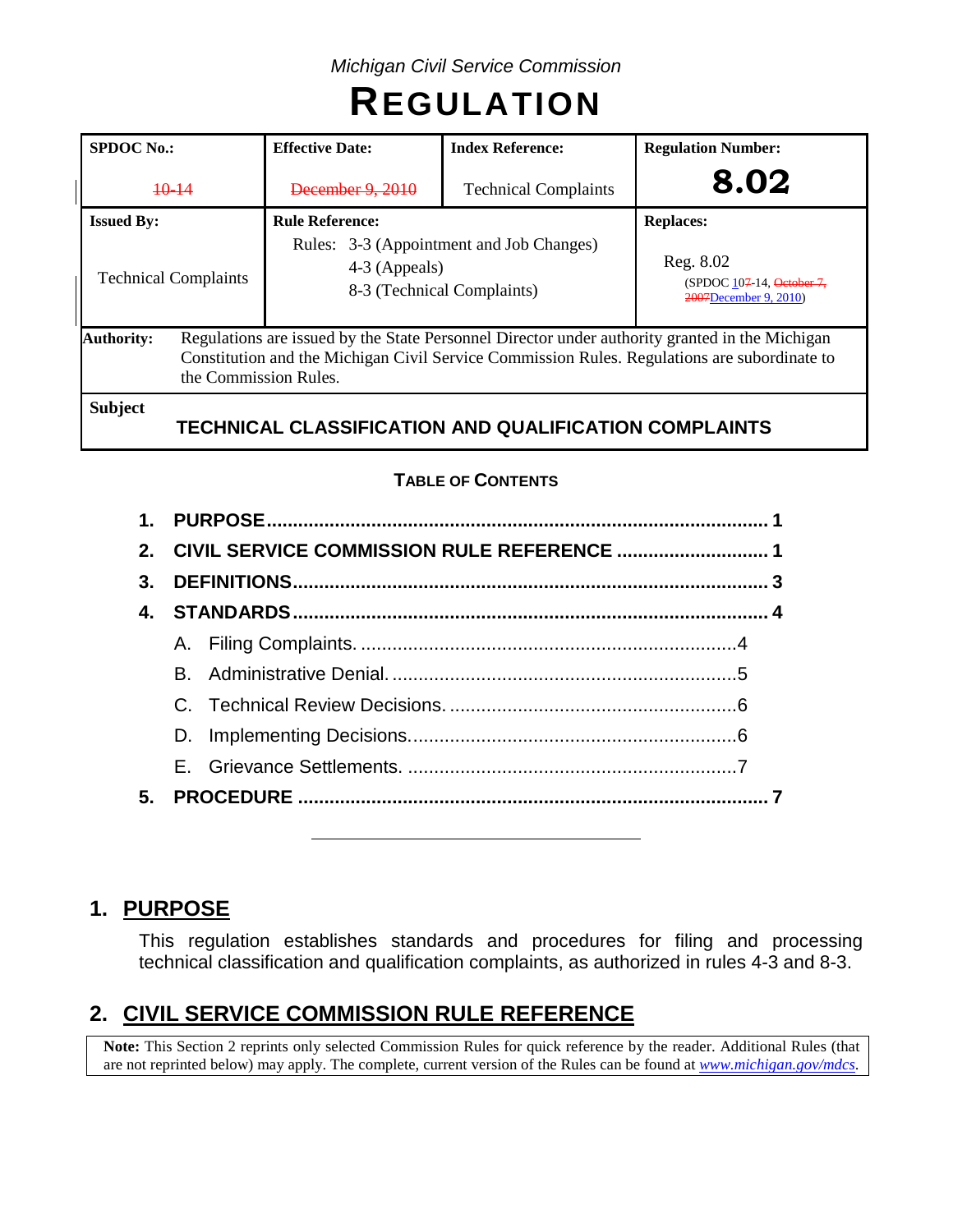#### *Rule 3-3 Appointments and Job Changes*

*\* \* \**

#### *3-3.10 Qualification*

*An employee or appointing authority that does not agree with a staff qualification decision may file a written request for reconsideration with the state personnel director as provided in the regulations. The state personnel director or the director's designee shall reconsider the staff qualification decision in writing. If an employee's appointment is revoked as provided in rule 3-7 due to a staff qualification decision, the employee or appointing authority may file a technical appointment complaint as provided in the rules and regulations in lieu of requesting reconsideration.*

## *Rule 4-3 Appeals*

*Only the appointing authority may appeal the classification of a newly established position. Either the appointing authority or an adversely affected employee may appeal a change in the classification or classification level of a previously established position through authorized technical appeal procedures.*

#### *Rule 8-3 Technical Complaints*

#### *8-3.1 Complaint Regarding Technical Decision Authorized*

*An authorized individual, appointing authority, or organization may file a technical complaint with civil service technical review staff, as provided in this rule and the regulations.*

*(a) Technical classification complaint. An employee directly affected by a technical classification decision, or the employee's appointing authority, may file a technical classification complaint.*

*\* \* \**

#### *8-3.2 Time Limits*

*\* \* \**

*(b) Other technical complaints. A technical classification complaint or technical disbursement complaint must be filed within 14 calendar days after the date the civil service staff issued the original technical decision.*

#### *8-3.3 Civil Service Technical Review*

- *(a) Referral to technical review officer. If the technical complaint is not administratively dismissed under rule 8-4 [Summary Dismissal], a technical review officer shall conduct an expeditious review in accordance with the civil service rules and regulations.*
- *(b) Technical review procedures.*
	- *(1) Hearing not authorized. A technical review officer is not authorized to conduct a hearing.*

*\* \* \**

*(3) Technical review decision. At the conclusion of the technical review, the technical review officer shall issue a final technical review decision setting forth the review officer's material findings of fact, conclusions of law, and remedial orders, if any.*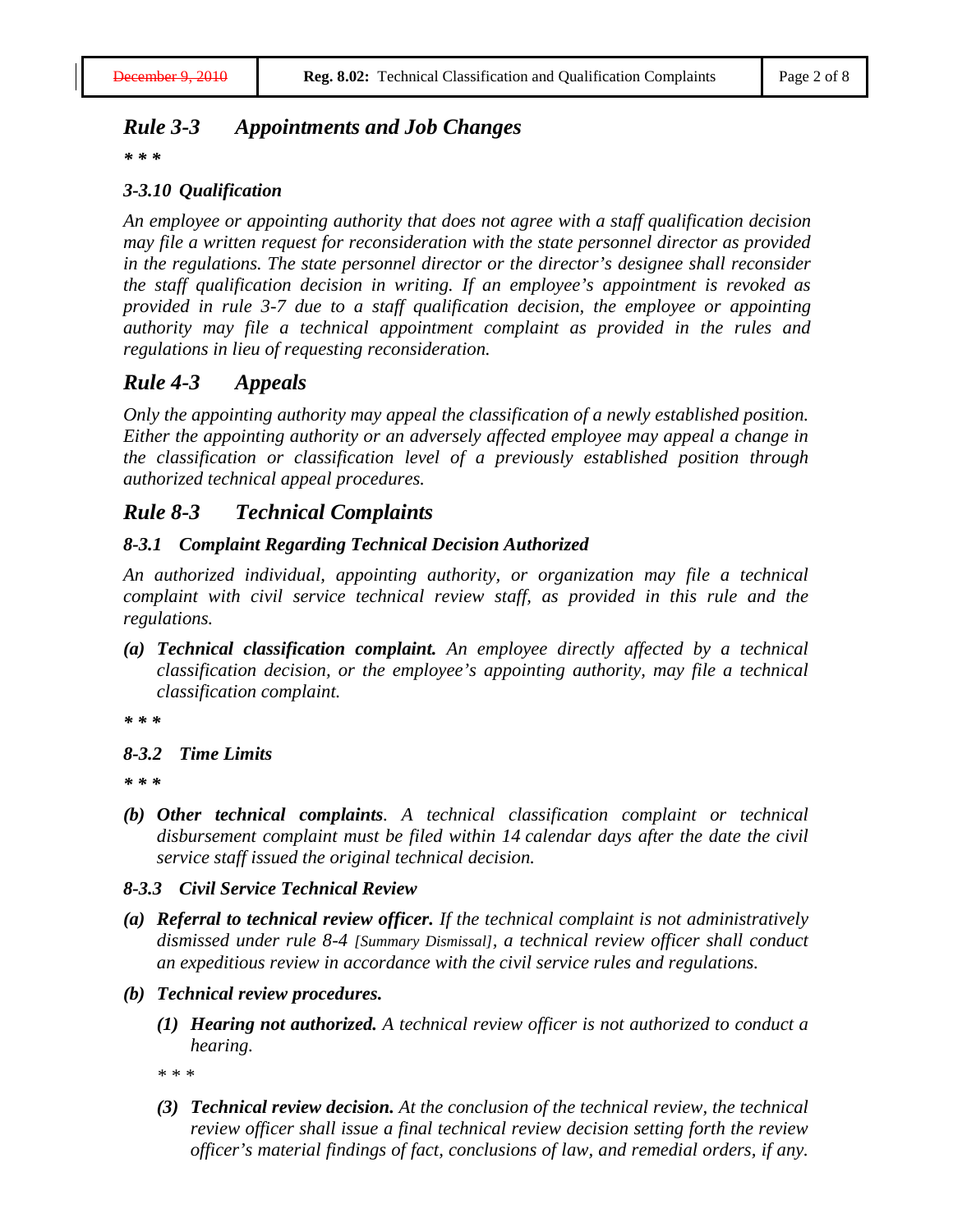*The final technical review decision shall be based on (1) the technical expertise of the review officer, (2) the civil service rules and regulations, (3) agency records, and (4) the documents and written submissions of the parties. In a review of a technical appointment complaint, the technical review officer shall also consider the written recommendation of the hearing officer on any certified question of fact.*

#### *8-3.4 Further Appeal to Commission Authorized*

*An interested party in a technical review proceeding may file an appeal of a final technical review decision, including a summary dismissal of the technical complaint, to the civil service commission, as provided in the civil service rules and regulations.*

#### *8-3.5 Effective Date of Decision of Technical Review Officer*

*(a) Technical classification review. A final technical review decision on a technical classification complaint is effective immediately upon issuance, unless a different effective date is specified in the decision.*

*\* \* \**

# **3. DEFINITIONS**

#### **A. Civil Service Commission Rule Definitions**

- 1**.** *Interested party, in any other technical review, means a party that filed a technical complaint or a written appearance in the technical complaint review proceeding.*
- 2**.** *Party means any of the following persons or organizations:*

*\* \* \**

- *(b) Party, in a technical classification review, means any of the following:*
	- *(1) An employee whose classification is directly affected by a technical classification decision.*
	- *(2) The appointing authority of an employee in subdivision (b)(1).*
	- *(3) Any other interested person with a demonstrable special interest in the technical classification decision that is granted permission to participate in the review.*

*\* \* \**

- 3**.** *Technical complainant means any of the following persons when directly affected and aggrieved by a technical decision:*
	- *(a) An applicant for employment.*
	- *(b) A classified employee.*
	- *(c) An appointing authority.*
	- *(d) The office of the state employer.*
	- *(e) Any other person or organization specifically authorized by civil service rule or regulation to file a technical complaint.*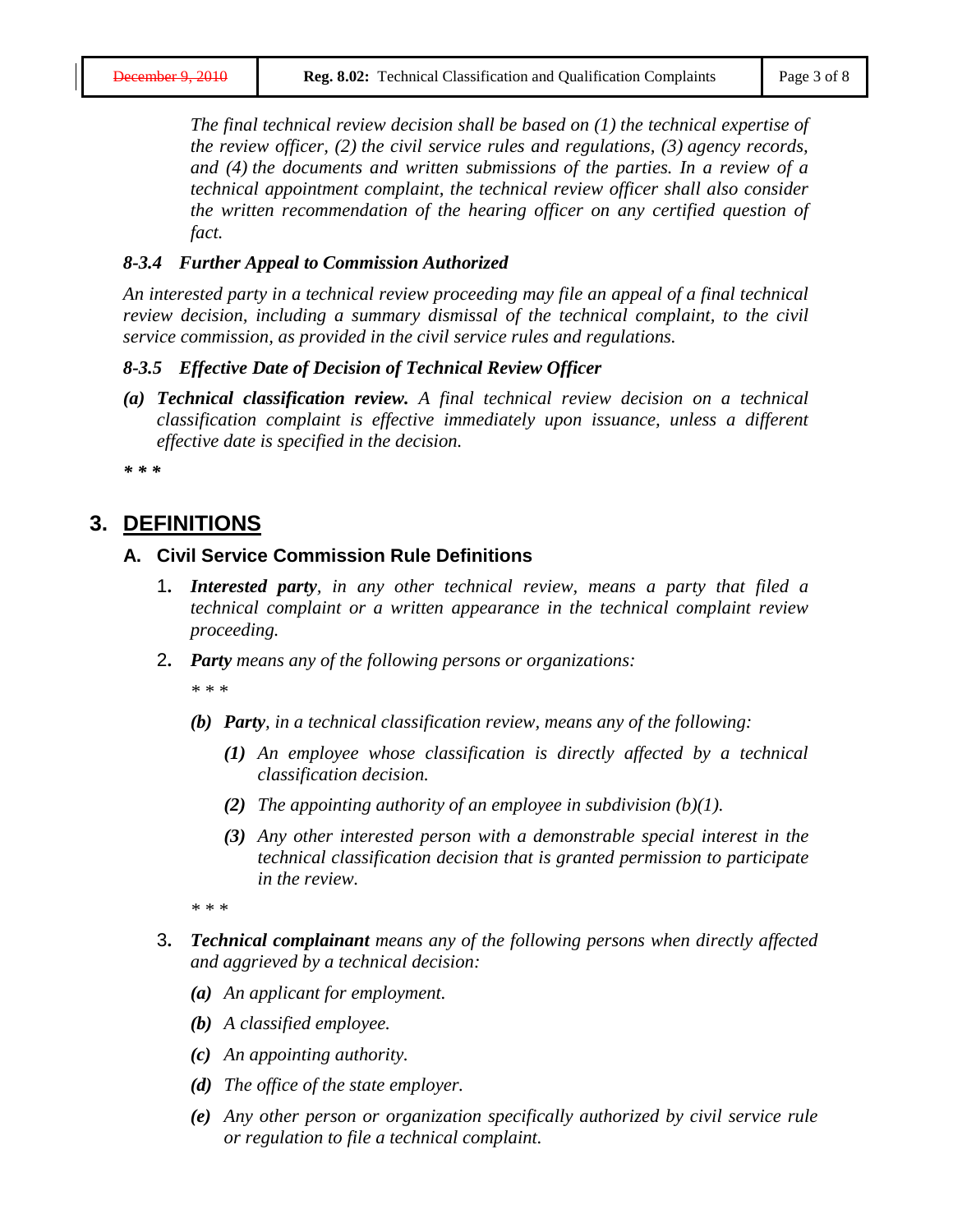- 4**.** *Technical complaint means a written complaint that a technical decision (1) violated article 11, section 5, of the Michigan constitution, (2) violated a civil service rule or regulation, or (3) was arbitrary and capricious.*
- 5**.** *Technical decision includes each of the following individual decisions:*
	- *(a) Technical classification decision means a civil service staff decision (1) classifying a position in the classified service or (2) making a working-out-ofclass determination.*

*\* \* \**

#### **B. Additional Definitions as used in this Regulation**

- 1. *Staff qualification decision* means a civil service staff decision determining the qualifications and fitness of a candidate for a position in the classified service.
- 2. *Technical qualification complaint* means a request for reconsideration of a decision by the state personnel director or the director's designee, as authorized in rule 3-3.10.

# **4. STANDARDS**

#### **A. Filing Complaints.**

- 1. An employee or appointing authority directly affected by a technical classification decision or staff qualification decision made by the Office of Classifications, Selections, and Compensation may file a technical classification or technical qualification complaint with the Civil Service Office of Technical Complaints. The complaint must be submitted using on the appropriate form: either the Technical Classification Complaint form (CS-212a) or the Technical Qualification Complaint form (CS-212b). A complainant must simultaneously file a copy of a technical classification complaint to [MCSC-OTC@mi.govw](mailto:MCSC-OTC@mi.gov)ith the appointing authority for which a complainant works.
	- a. An employee organization cannot file a complaint regarding a technical decision. An employee organization is limited to serving as representative for the complainant.
	- b. A complaint for a position in a preauthorized classification is accepted only if Civil Service staff has made a technical decision. If an appointing authority denies a preauthorized reclassification, the incumbent must first file a-request for a position review with Civil Service, in accordance with regulation 4.03 [Employee Generated Position Reviews.]
	- c. Disputes concerning the evaluation of an incumbent's work performance are not subject to technical complaints, but may be a subject for grievance, in accordance with regulation 8.01 [Grievance and Grievance Appeal Procedures], or the appropriate collective bargaining grievance procedure.
	- d. Incumbents in the same classification may file a joint complaint of a denied or modified classification action. The incumbents must be performing the same duties and responsibilities and must have occupied their positions for the equivalent of one-year of full time service. Only incumbents who sign the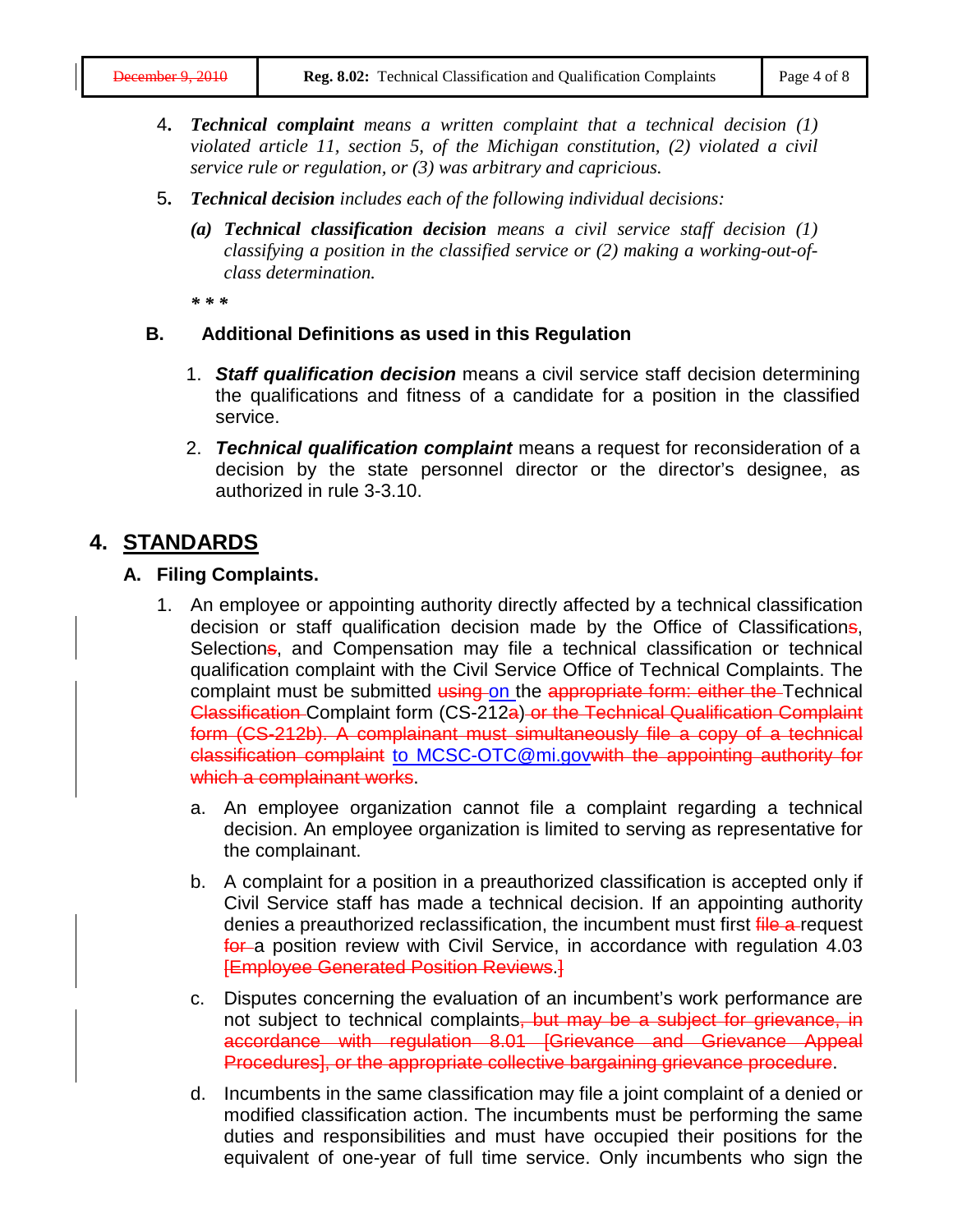technical classification complaint form (CS-212a) are considered complainants.

- 2. **Complaint.** The technical complaint is the final opportunity for the complainant to offer new evidence into the administrative record without needing to demonstrate a legal basis to add the evidence. The complaint must include the following:
	- a. All information required in Part A of the technical complaint form (CS-212a or CS-212b) for each complainant.
	- b. A clear and concise description of the technical decision being questioned, including any additional information required in the instructions for the form.
	- c. A complete statement of why the technical decision (1) violated article 11, section 5 of the Michigan Constitution; (2) violated a Civil Service rule or regulation; or (3) was arbitrary and capricious.
	- d. Any documentary evidence that the complainant believes supports the technical complaint.
	- e. A clear statement of the desired outcome, which must be within the authority of Civil Service staff to grant.
	- f. The signature of each complainant. A signature can be a scanned document of an actual signature or the complainant's typed name followed by "/s/" (e.g., "John Doe /s/").
	- g. The name, mailing address, and email address of the complainant's representative, if any.
- 3. **Time Limitations.** To be timely, the complaint must be **received** by the Civil Service Office of Technical Complaints within 14 calendar days after the date that the technical decision involving the complainant was **issued**.
- 4. **Extension.** The technical review officer may grant an extension of time for to fileing if, before the filing deadline passes, the technical complainant shows sufficient justification for the extension.

## **B. Administrative Denial.**

- 1. **Reasons.** In addition to the grounds in rule 8-4, a technical classification or qualification complaint may be administratively dismissed without prior notice for the following reasons:
	- a. The complaint fails to set forth allegations with sufficient particularity to permit review.
	- b. The complaint involves one or more of the following actions, decisions, and matters that are not subject to review:
		- (1) Michigan Civil Service Commission Rules.
		- (2) Civil Service regulations, standards, and procedures.
		- (3) The official classification plan, including job specifications, job-evaluation factors, and the policies, procedures, and other official publications for administration of the classification system.
		- (4) The establishment, abolishment, or modification of a classification.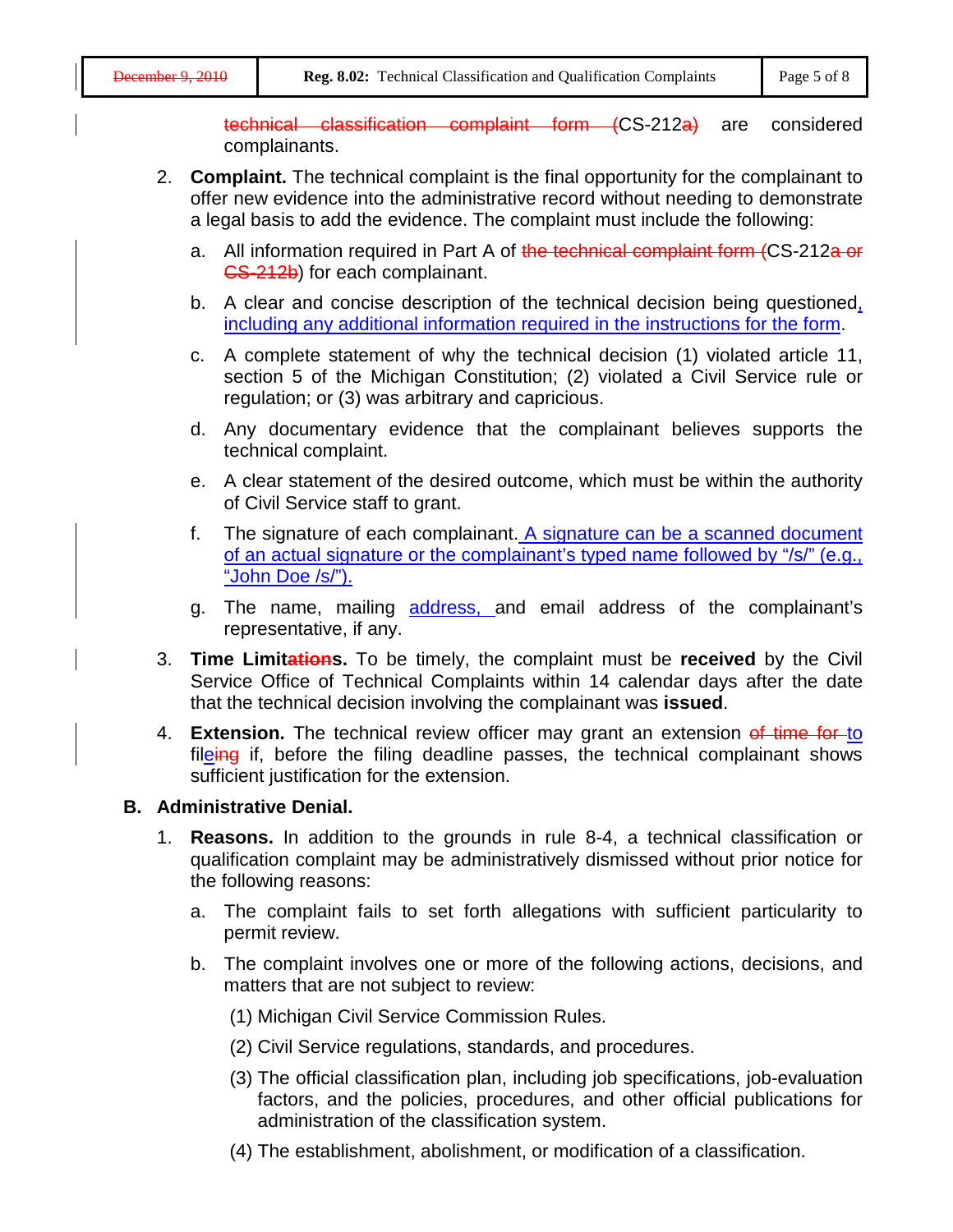- (5) The job evaluation factoring for a classification.
- (6) The pay range assigned to a classification.
- (7) Classifications preauthorized for position establishment and reclassification to agencies.
- (8) Individual position freezes.
- (9) Appraisal method and content.
- (10) Appraisal determination, including section/item weights, passing points, and experience and education rating charts.
- (11) Appraisal method administration decisions, including (a) replacing or combining applicant pools; (b) scheduling examinations and filing requirements; and (c) limitations on appraisal participation.
- (12) Educational, experience, special, license, and certification requirements in the job specifications for classifications.
- (13) Special posting requirements, standard staffing patterns, and other limitations previously requested by agencies and approved by Civil Service staff.
- c. The complaint fails for other good and sufficient reason to warrant further review.

#### **C. Technical Review Decisions.**

- 1. **Complaint Investigation.** A technical review officer is not authorized to conduct a hearing, but may contact or meet with the complainant or other interested parties to discuss the complaint.
- 2. **Decisions.**
	- a. The technical review officer shall review *de novo* all submissions and decide the matter based on the submissions, agency records, Civil Service rules and regulations, and technical expertise.
	- b. **Technical Classification Review Decisions.** The decision of a technical review officer in a technical classification complaint shall contain notice of the right of interested parties to file an application for leave to appeal to the Civil Service Commission, as provided in regulation 8.05-Employment Relations Board Appeal Procedures].
	- c. **Technical Qualification Review Decisions.** The technical qualification review decision of a technical review officer in a technical qualification complaint is the final decision of the commission and may be appealed to the circuit court under the review procedures described in Rule 8-7.9

#### **D. Implementing Decisions.**

1**. Effective Date.** The effective date assigned to a technical classification complaint decision is the beginning date of the pay period in which the original request for a position review was received. If the appointing authority submitted the request for a position review, the effective date is assigned in accordance with regulation 4.04 **Effective Dates for Classification Actions**. If the employee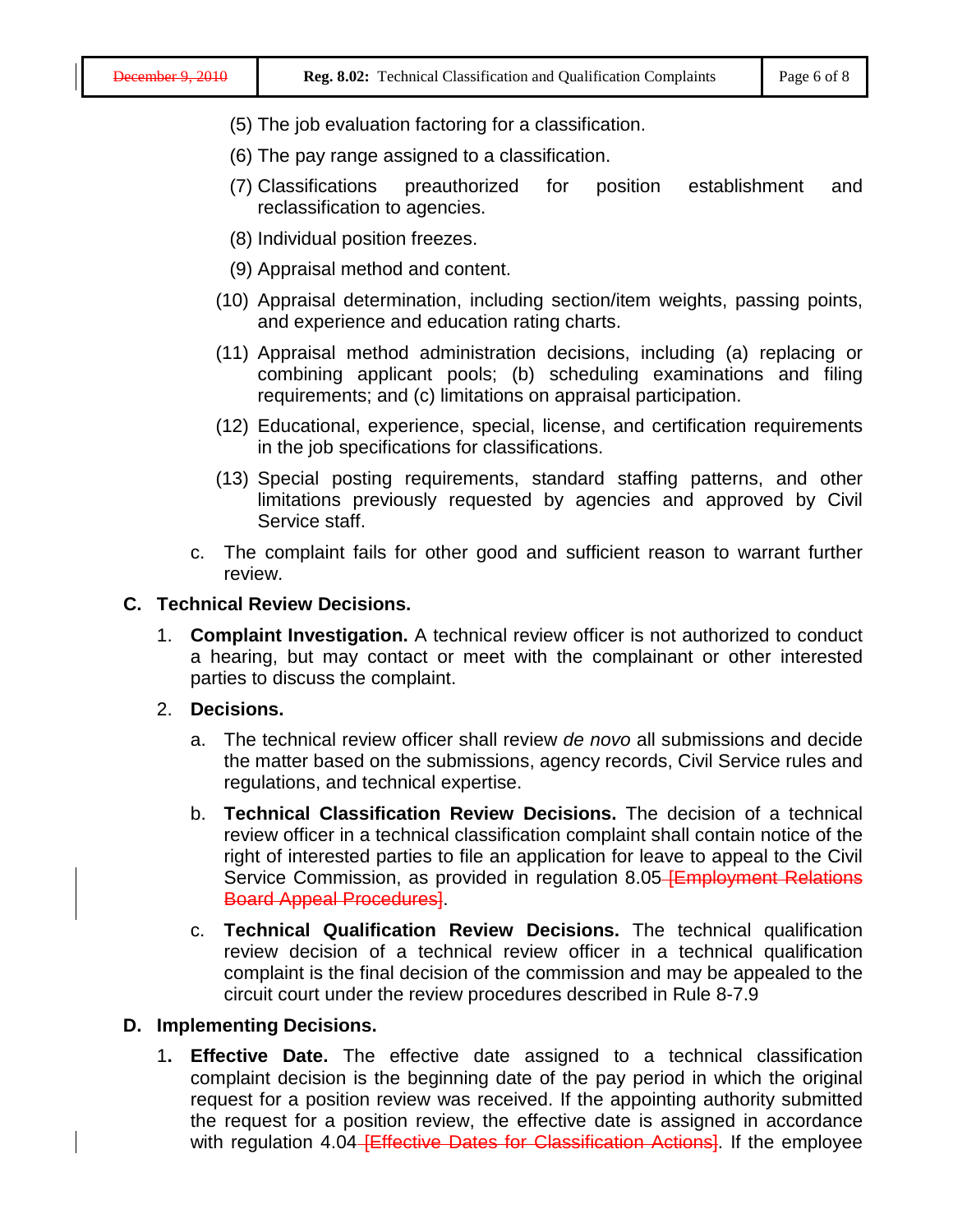submitted the position review request, the effective date is assigned in accordance with regulation 4.03 **[Employee Generated Position Reviews**].

- 2. **Parties Granted Relief.** Only complainants listed on the Request for Technical Complaint form (CS-212a or CS-212b) may obtain full relief, including the effective date of the original position review. Other similarly situated individuals may be granted the same classification relief, but on a prospective basis only.
- 3. **Effects of Vacating a Position.** If an incumbent vacates a position before the complaint process ends and ultimately prevails, the following processes occur:
	- a. The employee who complained about a classification action receives compensation in the awarded classification retroactive to the effective date of the original position review and up to the date the employee vacated the position.
	- b. The employee has reinstatement rights in the awarded classification, as described in the Civil Service rules and regulations.
	- c. If the employee vacated the position as a result of a reduction in force, the employee's name is placed on the appropriate recall list for the awarded classification. This does not require the bumping chain to be reinstituted.
	- d. The awarded classification is limited to the position that gave rise to the complaint and cannot be transferred to other positions.
- 4. **Effect of Decision on Subsequent Employee.** In a successful complaint, when a new incumbent has been appointed to the position, the position remains at the previous classification until the successor has satisfactorily performed the duties for the equivalent of one-year of full-time service. The position may be reclassified to the awarded classification sooner if the successor qualifies for an early reclassification in regulation 4.05 FFrequency of Review of Positions.
- **E. Grievance Settlements.** An appointing authority cannot unilaterally settle a classification or qualification dispute through a grievance or arbitration proceeding covered by a collective bargaining agreement or the Grievance and Grievance Appeal Procedures.

| <b>Responsibility</b>                 | <b>Action</b>                                                                                                                              |  |  |
|---------------------------------------|--------------------------------------------------------------------------------------------------------------------------------------------|--|--|
| <b>Civil Service</b>                  | Mails technical decision.                                                                                                                  |  |  |
| Complainant                           | Prepares technical complaint and submits<br>2.<br>to Civil Service, the Office of Technical<br>Complaints.                                 |  |  |
|                                       | Provides a copy of the technical complaint<br>3.<br>to the appointing authority.                                                           |  |  |
| <b>Office of Technical Complaints</b> | Upon receipt of the technical complaint,<br>4.<br>conducts preliminary review to determine<br>timeliness and sufficiency of the complaint. |  |  |
| <b>Responsibility (continued)</b>     | <b>Action (continued)</b>                                                                                                                  |  |  |

# **5. PROCEDURE**